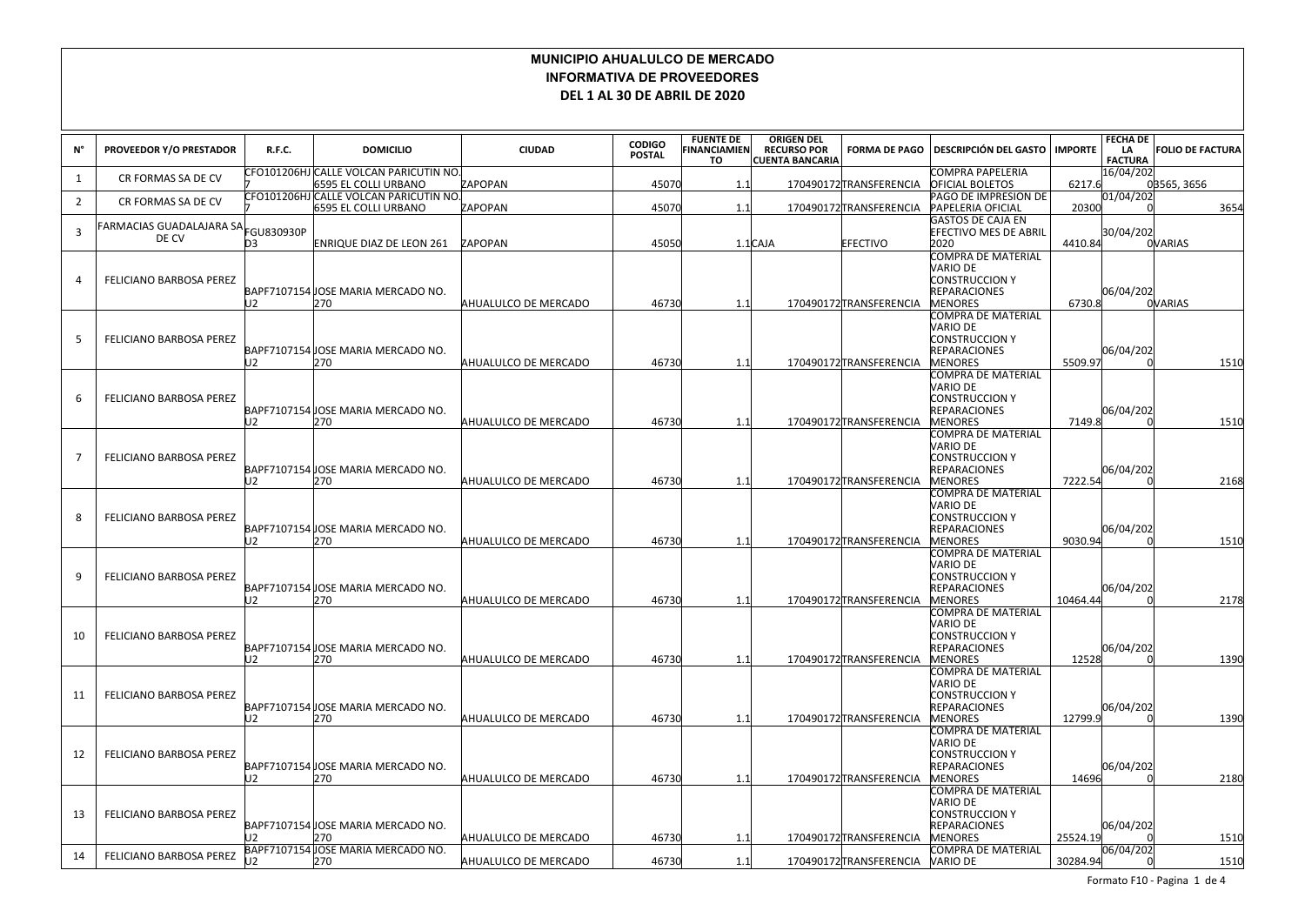## **MUNICIPIO AHUALULCO DE MERCADO INFORMATIVA DE PROVEEDORES DEL 1 AL 30 DE ABRIL DE 2020**

| N° | PROVEEDOR Y/O PRESTADOR                                                  | R.F.C.                   | <b>DOMICILIO</b>                                          | <b>CIUDAD</b>        | <b>CODIGO</b><br><b>POSTAL</b> | <b>FUENTE DE</b><br><b>INANCIAMIEN</b><br>то | <b>ORIGEN DEL</b><br><b>RECURSO POR</b><br><b>CUENTA BANCARIA</b> | <b>FORMA DE PAGO</b>    | <b>DESCRIPCIÓN DEL GASTO</b>                                                                                               |           | <b>FECHA DE</b>  | IMPORTE LAFACTURA FOLIO DE FACTURA |
|----|--------------------------------------------------------------------------|--------------------------|-----------------------------------------------------------|----------------------|--------------------------------|----------------------------------------------|-------------------------------------------------------------------|-------------------------|----------------------------------------------------------------------------------------------------------------------------|-----------|------------------|------------------------------------|
|    |                                                                          |                          |                                                           |                      |                                |                                              |                                                                   |                         | <b>CONSTRUCCION Y</b><br><b>REPARACIONES</b><br><b>MENORES</b>                                                             |           |                  |                                    |
| 15 | <b>GABRIEL LEPE GUERRERO</b>                                             | LEGG7107291<br>171       | HIDALGO 190 COL CENTRO                                    | AHUALULCO DE MERCADO | 46730                          | 2.5                                          |                                                                   | 114266129TRANSFERENCIA  | SERVICIO DE GRUA PARA<br>RESGUARDO PATRULLA<br><b>RAM 1500</b>                                                             | 5800      | 15/04/202        | 0BB2EB0                            |
| 16 | <b>GRUPO CONSTRUCTOR MR DE</b><br>JALISCO SA DE CV                       | 86                       | GCM121112J QUETZALCOATL 665 CIUDAD<br>DEL SOL             | ZAPOPAN              | 45050                          | 2.6                                          |                                                                   | 114266129TRANSFERENCIA  | <b>ESTIMACION 5</b><br>CONTRATO<br>PCCVV001/2019<br>PLAZOLETAS,<br><b>EXTERIORES,</b><br>ILUMINACION LA<br><b>ESTACION</b> | 212384.99 | 04/04/202        | 159                                |
| 17 | <b>GRUPO CONSTRUCTOR MR DE</b><br>JALISCO SA DE CV                       | 86                       | GCM121112J QUETZALCOATL 665 CIUDAD<br>DEL SOL             | ZAPOPAN              | 45050                          | 2.6                                          |                                                                   | 113752909 TRANSFERENCIA | <b>ESTIMACION 4</b><br>CONTRATO<br>PCCVV001/2019<br>PLAZOLETAS,<br><b>EXTERIORES,</b><br>ILUMINACION LA<br><b>ESTACION</b> | 250000    | 04/04/202        | 158                                |
| 18 | GRUPO MEDICO RKT SA DE CV GMR190212Z  CHIMALHUACAN 60 CIUDAD             | IR 1                     | DEL SOL                                                   | ZAPOPAN              | 45050                          | 1.1                                          |                                                                   | 170490172TRANSFERENCIA  | COMPRA DE<br><b>DESINFECTANTE PARA</b><br><b>MANOS</b>                                                                     | 10440     | 06/04/202        | 75                                 |
| 19 | GRUPO MEDICO RKT SA DE CV <mark>GMR190212Z CHIMALHUACAN 60 CIUDAD</mark> | R1                       | DEL SOL                                                   | ZAPOPAN              | 45050                          | 2.5                                          |                                                                   | 114266129TRANSFERENCIA  | <b>GEL ANTIBACTERIAL</b>                                                                                                   | 10440     | 23/04/202        | 117                                |
| 20 | JOSE ADRIAN FIGUEROA<br><b>MONROY</b>                                    | FIMA8009082<br>X5        | LAZARO CARDENAS NO. 37                                    | AHUALULCO DE MERCADO | 46730                          | 2.5                                          |                                                                   | 114266129TRANSFERENCIA  | <b>TRABAJO DE</b><br><b>REPARACION Y</b><br>MANTENIMIENTO<br>VEHICULO DE<br><b>SEGURIDAD PUBLICA</b>                       | 17806     | 02/04/202        | 2382                               |
| 21 | JOSE ADRIAN FIGUEROA<br><b>MONROY</b>                                    | FIMA8009082<br>X5        | LAZARO CARDENAS NO. 37                                    | AHUALULCO DE MERCADO | 46730                          | 2.5                                          |                                                                   | 114266129 TRANSFERENCIA | TRABAJO DE<br><b>REPARACION Y</b><br>MANTENIMIENTO<br>VEHICULO DE<br><b>SEGURIDAD PUBLICA</b>                              | 36656     | 02/04/202        | 032D35                             |
| 22 | <b>JOSE AGRAZ CARRILLO</b>                                               | AACJ7403199<br>b٦        | PRIV. HIDALGO 6 COL CENTRO AHUALULCO DE MERCADO           |                      | 46730                          | 2.5                                          |                                                                   | 114266129TRANSFERENCIA  | REPARACION DE MOTOS<br>PATRULLA RAM 2017                                                                                   | 25000     | 21/04/202        | 07270EC                            |
| 23 | <b>JOSE ALBERTO GELISTA</b><br><b>ESCOBEDO</b>                           | 75                       | GEEA8409053 FUTBOLISTAS S.N. COL SAN<br>MATEO             | EDO MEXICO           | 55650                          | 1.1                                          |                                                                   | 170490172 TRANSFERENCIA | COMPRA DE<br>MASCARILLAS COVID                                                                                             | 5280      | 02/04/202        | 129                                |
| 24 | JOSEFINA DELGADO FLORES                                                  | <b>DEFJ551130E</b><br>X9 | 5 DE MAYO 80                                              | AHUALULCO DE MERCADO | 46730                          | 2.5                                          |                                                                   | 114266129 TRANSFERENCIA | CONSUMO DE<br>ALIMENTOS EN APOYO A<br>LA POLICIA<br>INVETIGADORA                                                           | 5220      | 21/04/202        | 0A156                              |
| 25 | LUIS ALONZO LEON<br>MAGALLANES                                           | LEML8604184<br>46        | REFORMA 561 COL CENTRO                                    | <b>GUADALAJARA</b>   | 44100                          | 1.1                                          |                                                                   | 170490172TRANSFERENCIA  | <b>COMPRA DE</b><br>CUBREBOCAS PARA<br><b>CUBRIR LA</b><br>CONTINGENCIA DE<br>COVID <sub>19</sub>                          | 139200    | 21/04/202        | 289                                |
| 26 | LUMO FINANCIERA DEL<br><b>CENTRO SA DE CV</b>                            | LFC-110620-<br>5B4       | ANTIGUO CAMIO A<br>SANTAMONICA 204 11                     | CD MEXICO            | 54050                          | 1.1                                          |                                                                   | 170490172TRANSFERENCIA  | ABONO<br>ARRENDAMIENTO<br>FINANCIERO<br><b>COMPACTADOR</b>                                                                 | 115855    | 30/04/202        | 5609                               |
| 27 | LUZ ANGELICA GUTIERREZ<br><b>BECERRA</b>                                 | L8.                      | GUBL700602I JOSEFA ORTIZ DE DOMINGUEZ<br>NO. 25           | AHUALULCO DE MERCADO | 46730                          | 1.1                                          |                                                                   | 170490172TRANSFERENCIA  | PAGO DE MATERIAL<br>PARA TRABAJOS DE<br><b>REPARACIONES</b>                                                                | 12093.97  | 07/04/202        | <b>OVARIAS</b>                     |
| 28 | LUZ ANGELICA GUTIERREZ<br><b>BECERRA</b>                                 |                          | GUBL700602I JOSEFA ORTIZ DE DOMINGUEZ<br>NO. 25           | AHUALULCO DE MERCADO | 46730                          | 1.1                                          |                                                                   | 170490172 TRANSFERENCIA | PAGO DE MATERIAL<br>PARA TRABAJOS DE<br><b>REPARACIONES</b>                                                                | 5121.82   | 07/04/202        | 1919                               |
| 29 | LUZ ANGELICA GUTIERREZ                                                   |                          | GUBL700602I JOSEFA ORTIZ DE DOMINGUEZAHUALULCO DE MERCADO |                      | 46730                          | 1.1                                          |                                                                   | 170490172TRANSFERENCIA  | <b>PAGO DE MATERIAL</b>                                                                                                    |           | 5434.9807/04/202 | 1917                               |

Formato F10 - Pagina 2 de 4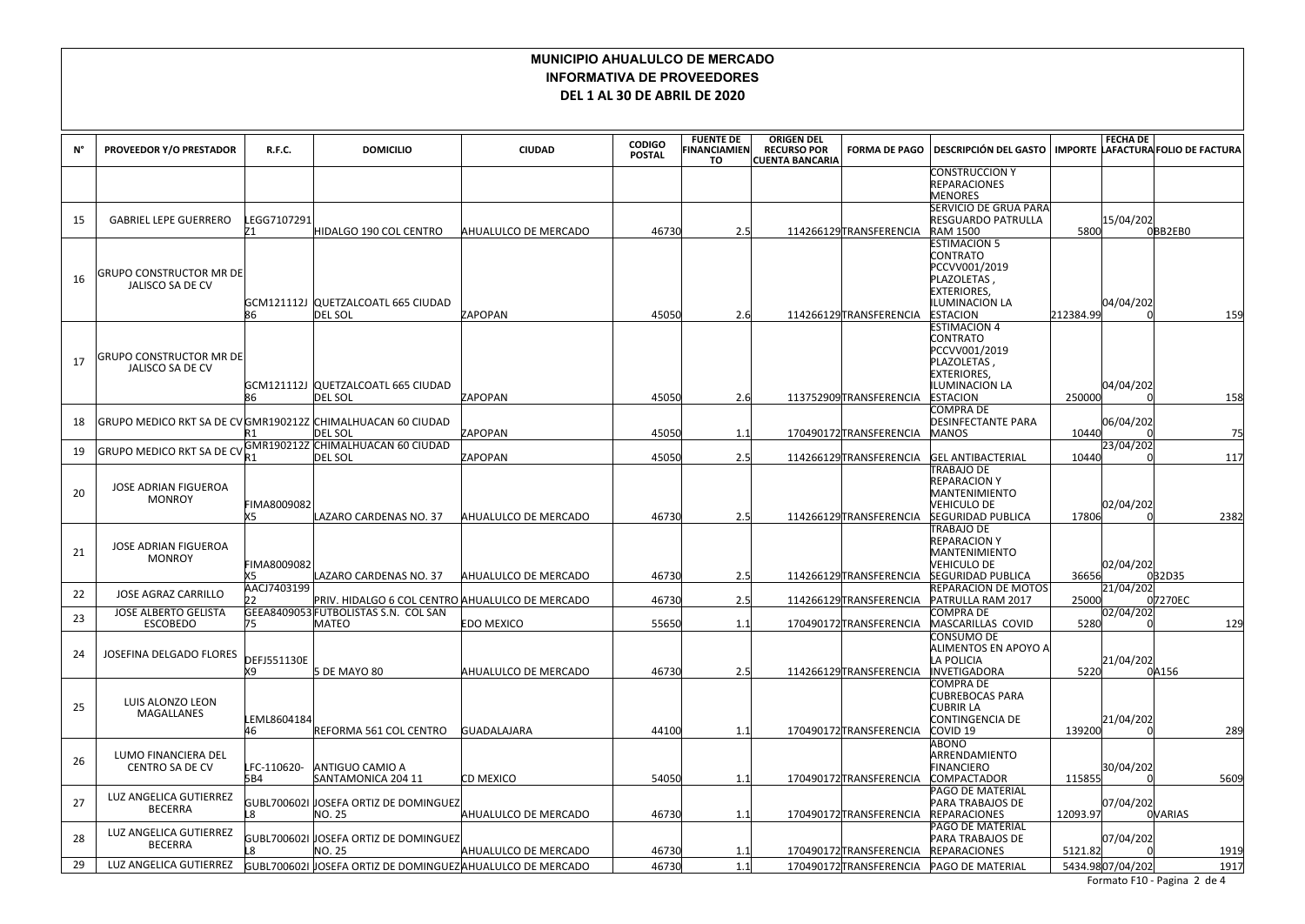## **MUNICIPIO AHUALULCO DE MERCADO INFORMATIVA DE PROVEEDORES DEL 1 AL 30 DE ABRIL DE 2020**

| N° | PROVEEDOR Y/O PRESTADOR                                                                               | R.F.C.                         | <b>DOMICILIO</b>                                                                 | <b>CIUDAD</b>                    | <b>CODIGO</b>  | <b>FUENTE DE</b><br><b>INANCIAMIEN</b> | <b>ORIGEN DEL</b><br><b>RECURSO POR</b> | <b>FORMA DE PAGO</b>                             | <b>DESCRIPCIÓN DEL GASTO</b>                                                                                                     |           | <b>FECHA DE</b> | IMPORTE LAFACTURA FOLIO DE FACTURA |
|----|-------------------------------------------------------------------------------------------------------|--------------------------------|----------------------------------------------------------------------------------|----------------------------------|----------------|----------------------------------------|-----------------------------------------|--------------------------------------------------|----------------------------------------------------------------------------------------------------------------------------------|-----------|-----------------|------------------------------------|
|    |                                                                                                       |                                |                                                                                  |                                  | <b>POSTAL</b>  | TO                                     | <b>CUENTA BANCARIA</b>                  |                                                  | PARA TRABAJOS DE                                                                                                                 |           |                 |                                    |
|    | <b>BECERRA</b>                                                                                        |                                | NO. 25                                                                           |                                  |                |                                        |                                         |                                                  | REPARACIONES                                                                                                                     |           |                 |                                    |
| 30 | MARIA ELIZABETH ZAVALA<br>PEREZ                                                                       | КG                             | ZAPE840711P BATALLA DE PUEBLA 3569 T2<br>3 FRACC REVOLUCION                      | TLAQUEPAQUE                      | 45580          | 2.5                                    |                                         | 114266129TRANSFERENCIA                           | <b>ANTICIPO 50% POR LA</b><br>COMPRA DE<br><b>CUBREBOCAS</b>                                                                     | 14500     | 16/04/202       | 640                                |
| 31 | MARIA ELIZABETH ZAVALA<br><b>PEREZ</b>                                                                | КG                             | ZAPE840711P BATALLA DE PUEBLA 3569 T2<br>3 FRACC REVOLUCION                      | TLAQUEPAQUE                      | 45580          | 2.5                                    |                                         | 114266129TRANSFERENCIA                           | PAGO TOTAL POR LA<br>COMPRA DE<br><b>CUBREBOCAS</b>                                                                              | 14500     | 20/04/202       | 640                                |
| 32 | <b>RENT SERVICES PRINTER</b><br>SOLUTIONS SA DE CV                                                    | RSP-190904-<br>721             | CAMINO REAL 23 COL LOPEZ<br>COTILLA                                              | TLAQUEPAQUE                      | 45615          | 1.1                                    |                                         | 170490172TRANSFERENCIA                           | PAGO ARRENDAMIENTO<br>DE EQUIPO DE<br><b>MULTIFUNCIONAL</b>                                                                      | 7468.88   | 01/04/202       | <b>OVARIAS</b>                     |
| 33 | SENDE CONSTRUCTORA DE<br>OCCIDENTE SA DE CV                                                           | SCO-160131-<br>PR <sub>3</sub> | LOMAS VERDES 2111 LOMA<br>DE ATEMAJAC                                            | <b>GUADALAJARA</b>               | 45178          | 1.1                                    |                                         | 170490172TRANSFERENCIA                           | <b>PAGO DE MATERIAL</b><br>PARA TRABAJOS DE<br>REHABILITACIONES DE<br><b>CAMINOS Y CALLES</b>                                    | 9264.83   | 15/04/202       | 4489                               |
| 34 | SENDE CONSTRUCTORA DE<br>OCCIDENTE SA DE CV                                                           | SCO-160131-<br>PR <sub>3</sub> | LOMAS VERDES 2111 LOMA<br>DE ATEMAJAC                                            | <b>GUADALAJARA</b>               | 45178          | 1.1                                    |                                         | 170490172TRANSFERENCIA                           | <b>MATERIAL PARA</b><br>ITRABAJOS DE BACHEO Y<br><b>REPARACIONES BOCAS</b><br><b>DE TORMENTE EN</b><br><b>CABECERA MUNICIPAL</b> | 14565.7   | 29/04/202       | 4559                               |
| 35 | SENDE CONSTRUCTORA DE<br>OCCIDENTE SA DE CV                                                           | SCO-160131-<br>PR <sub>3</sub> | LOMAS VERDES 2111 LOMA<br>DE ATEMAJAC                                            | GUADALAJARA                      | 45178          | 1.1                                    |                                         | 170490172TRANSFERENCIA                           | PAGO DE MATERIAL<br>PARA TRABAJOS DE<br>REHABILITACIONES DE<br><b>CAMINOS Y CALLES</b>                                           | 16704     | 15/04/202       | 4490                               |
| 36 | SENDE CONSTRUCTORA DE<br><b>OCCIDENTE SA DE CV</b>                                                    | SCO-160131-<br>PR <sub>3</sub> | LOMAS VERDES 2111 LOMA<br>DE ATEMAJAC                                            | <b>GUADALAJARA</b>               | 45178          | 1.1                                    |                                         | 170490172TRANSFERENCIA                           | PAGO DE MATERIAL<br>PARA TRABAJOS DE<br>REHABILITACIONES DE<br><b>CAMINOS Y CALLES</b>                                           | 16863.04  | 15/04/202       | 4488                               |
| 37 | SENDE CONSTRUCTORA DE<br><b>OCCIDENTE SA DE CV</b>                                                    | SCO-160131-<br>PR3             | LOMAS VERDES 2111 LOMA<br>DE ATEMAJAC                                            | <b>GUADALAJARA</b>               | 45178          | 1.1                                    |                                         | 170490172TRANSFERENCIA                           | <b>MATERIAL PARA</b><br>ITRABAJOS DE BACHEO Y<br><b>REPARACIONES BOCAS</b><br><b>DE TORMENTE EN</b><br>CABECERA MUNICIPAL        | 23925.58  | 29/04/202       | 4560                               |
| 38 | SERVICIO MICHIFAZO SA DE C                                                                            | SMI971023AS                    | DR. OLIVA 95                                                                     | AHUALULCO DE MERCADO             | 46730          | 1.1                                    |                                         | 170490172TRANSFERENCIA                           | CONSUMO DE<br><b>COMBUTIBLE</b>                                                                                                  | 341337.34 | 30/04/202       | 17379                              |
| 39 | <b>ACEROS Y FERRETERIA LOS</b><br>MEZQUITES DE AHULALULCO AFM1501059 MEZQUITE 149 COL LOS<br>SA DE CV | 28                             | <b>MEZQUITES</b>                                                                 | AHUALULCO DE MERCADO             | 46730          | 1.1                                    |                                         | 170490172TRANSFERENCIA                           | COMPRA DE MATERIAL<br>PARA TRABAJOS DE<br><b>REPARACIONES DIF</b>                                                                | 7800      | 30/04/202       | <b>OVARIAS</b>                     |
| 40 | <b>BERENICE LIZBETH JIMENEZ</b><br><b>HERNANDEZ</b>                                                   | JIHB88022394                   | GALEANA 62 COL. 5 DE MAYO AHUALULCO DE MERCADO                                   |                                  | 46734          | 1.1                                    |                                         | 170490172TRANSFERENCIA                           | TRABAJOSE DE<br>MANTENIMIENTO Y<br><b>REPARACION CASA DE</b><br>LA CULTURA                                                       | 29800.4   | 28/04/202       | 136                                |
| 41 | <b>BOMBAS Y SUMERGIBLES</b><br>DURAN SA DE CV                                                         | 58                             | BMS9311172 BLVD. JUAN TORRES LANDA<br>2013 COL. LA PICINA                        | EON GTO                          | 37440          | 1.1                                    |                                         | 170490172TRANSFERENCIA                           | <b>TRABAJOS DE</b><br>MANTENIMIENTO DE<br>POZO DE AGUA                                                                           | 9280      | 29/04/202       | 3224                               |
| 42 | <b>CARMEN TERESA PEREZ</b><br><b>RODRIGUEZ</b>                                                        | 91                             | PERC631019S AVENIDA DE LA SOLIDARIDAD<br>270                                     | <b><i>FEUCHITLAN JALISCO</i></b> | 46760          | 1.1                                    |                                         | 170490172TRANSFERENCIA                           | <b>PAGO DESPENSAS</b>                                                                                                            | 30000     | 22/04/202       | 2335                               |
| 43 | <b>CFE SUMINISTRADOR DE</b><br>SERVICIOS BASICOS                                                      |                                | lCSS160330CP lAV PASEO DE LA REFORMA<br>164 COL JUAREZ                           | CD MEXICO                        | 6500           | 2.5                                    |                                         | 114266129TRANSFERENCIA                           | CONSUMO DE ENERGIA<br><b>ELECTRICA</b>                                                                                           | 677489    | 20/04/202       | <b>OVARIAS</b>                     |
| 44 | <b>CONSTRUCCIONES BOUDESY</b><br>SA DE CV                                                             | CBO1604298Z                    |                                                                                  |                                  |                |                                        |                                         |                                                  | <b>MATERIALES PARA</b><br>TRABAJOS<br>ALCANTARILLADO,<br><b>DRENAJE, ANILLETAS Y</b>                                             |           | 21/04/202       |                                    |
| 45 | <b>CONSTRUCTORA MONAVI SA</b><br>DE CV                                                                |                                | VENEZUELA 1702<br>ICM0131106LYICIRCUITO SAN ISIDRO 169 COL<br>MIRADOR SAN ISIDRO | <b>GUADALAJARA</b><br>ZAPOPAN    | 44160<br>45130 | 1.1<br>1.1                             |                                         | 170490172TRANSFERENCIA<br>170490172TRANSFERENCIA | <b>TAPAS</b><br><b>ESTIMACION 2</b><br>CONTRATO MAM<br>OM001/2020 RED<br>BASICA . RED DRENAJE<br>CON DESCARGAS. TOMA 89381.82    | 32480     | 22/04/202       | 1754<br>162                        |